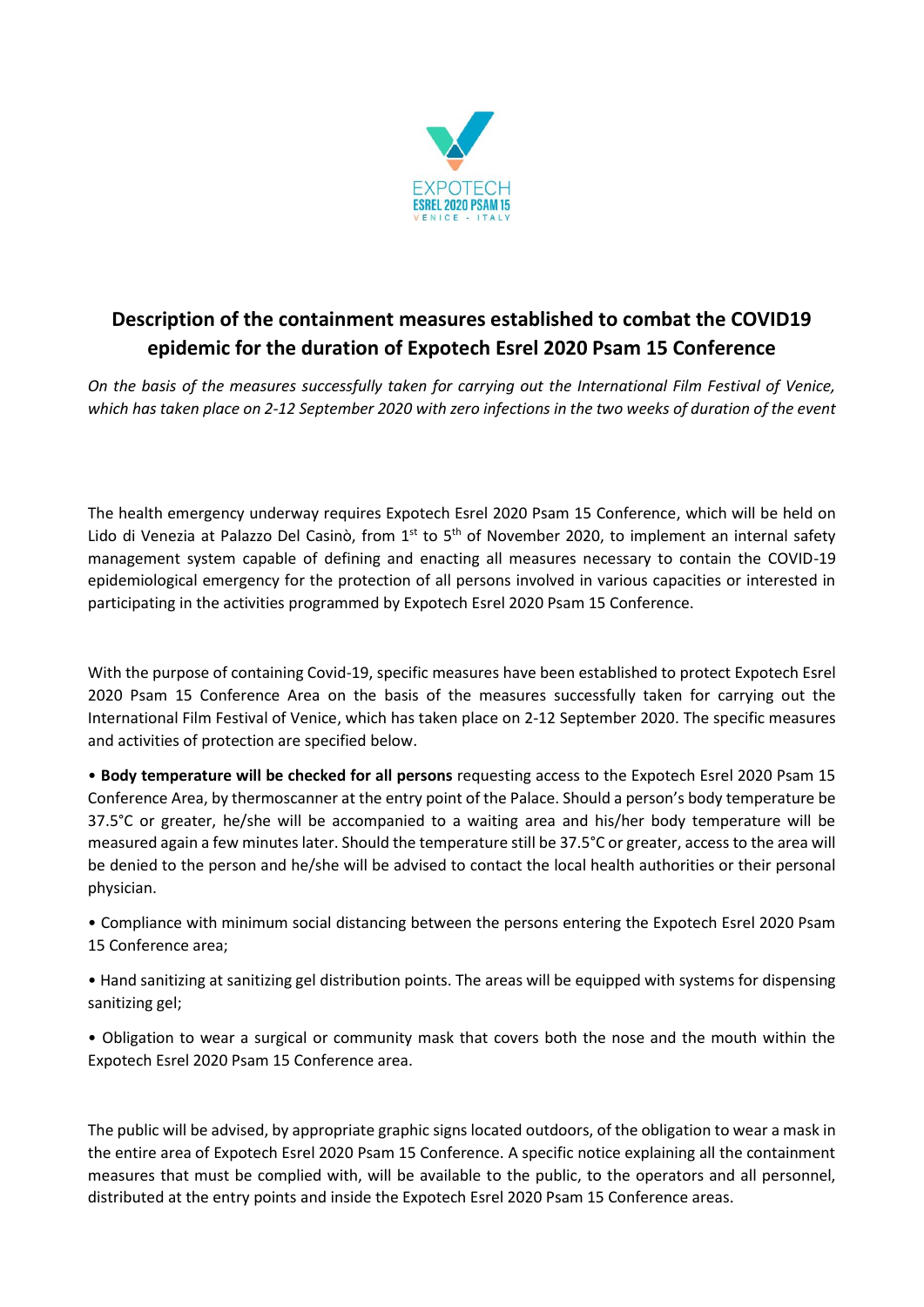Additional safety measures are as follows:

• Organization of an information system for the public, an info-point;

• Technical and logistical operations and management centre inside the venue of the Conference, Palazzo del Casinò, operating throughout the period of the Conference;

The management of the restaurant and bar services located in the Expotech Esrel 2020 Psam 15 Conference area will be regulated with the measures to be adopted:

- Table reservations;
- Use of a mask while waiting to enter the restaurant, even when outdoors;
- Registration and conservation of the names of patrons for 14 days;
- Measuring body temperature;
- Responsibility of the manager for sanitizing the spaces and areas;
- Hand sanitizing to be provided in specific dispensers.

## **ACCESS TO SCREENING ROOMS AND CONFERENFE ROOMS**

With regards to the occupation level of the conference rooms, Expotech Esrel 2020 Psam 15 Conference will apply the measures indicated in the Regional Ordinance which requires the application of seat separation measures in the conference rooms. This will entail a general reduction of 50% in seating capacity.

The safety measures for access to the screening theatres are summarized below:

• The public and accredited visitors and professionals must wear a mask at all times, even during video streaming. The same measure is to be applied during all the conference sessions;

• Daily registration data will be conserved by Expotech Esrel 2020 Psam 15 Conference for at least 14 days. The entry of accredited visitors will also be organized in queues that will direct the accredited professionals to the specific section of the theatre corresponding to the respective entry points;

• The entry in the conference rooms will be organized in queues that will direct the attenders to their own seats in specific sections and subgroups of seats. Entry to the conference rooms will be regulated as much as possible, and seating will begin with the seats farthest from the entrance;

• Where possible, separate routes will be established for entering and exiting the conference rooms. Entrance will be subdivided into several queues associated with single and specific sections of the conference rooms seating where possible;

• Management of the queues will be entrusted to security staff who will be responsible for monitoring social distancing and the use of individual protective equipment (surgical or community masks and the use of hand sanitizing gel);

• Sanitizing services for the conference rooms will include cleaning the seats and the areas/structures used by the public (handrails, door handles, etc.) at each change of session, and sanitizing the conference rooms once a day.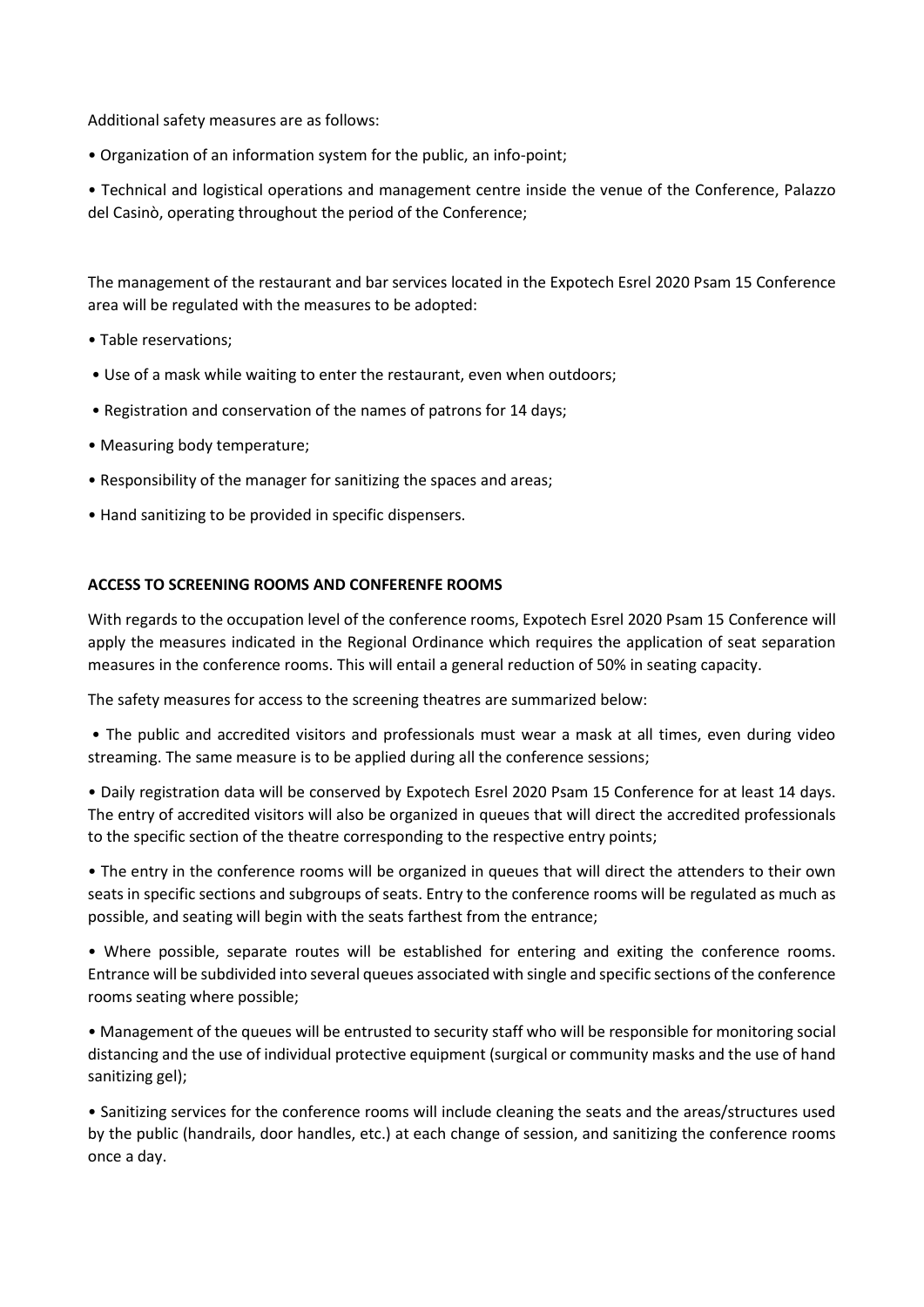#### **MANAGING THE ARRIVAL OF DELEGATIONS AND COLLABORATORS FROM ABROAD**

The organization of Expotech Esrel 2020 Psam 15 Conference entails the presence and involvement of various subjects coming from European and non-European countries, who in their various capacities participate in the organization or fulfil specific duties as part of the programmed activities.

**1.a Persons arriving from member states of the European Union, states not belonging to the European Union by part of the Schengen agreement (Iceland, Liechtenstein, Norway, Switzerland), the United Kingdom of Great Britain and Northern Ireland, Andorra, Principality of Monaco, Republic of San Marino and the Vatican City State**

Persons who fall into this category must comply with the national and regional prescriptions and procedures in force;

#### **1.b Persons coming from countries other than those listed in point 1.a staying no longer than 120 hours.**

Persons who fall into this category must take a nose-and-throat swab for diagnosing the SARS-CoV-2 virus with an RT-PCR test (hereafter "swab") within 72 hours before their departure for Italy, and must show a negative result. The result of the swab must be obtained from a laboratory/hospital/health structure authorized by the public health authorities in the country of origin. The original document certifying the results of the analysis must be provided. Upon arrival in Venice, the person who fall in this category must take a test for diagnosing the SARS-CoV-2 virus at the entry ports with results to be returned within 12/24 hours. Once the test for diagnosing the SARS-CoV-2 virus has been administered, with the required protective equipment (mask, sanitizing and contact tracing), the persons must remain in the area of the Expotech Esrel 2020 Psam 15 Conference activities until the test for diagnosing the SARS-CoV-2 virus returns a negative result, avoiding any gatherings with persons that do not belong to their own delegation.

#### **1.c Persons coming from countries other than those listed in point 1.a staying longer than 120 hours.**

Persons who fall into this category must take a nose-and-throat swab within 72 hours before their departure for Italy, which must return a negative result. The result of the swab must be obtained from a laboratory/hospital/health structure authorized by the public health authorities in the country of origin. The original document certifying the results of the analysis must be provided. Upon arrival in Venice, the person who fall in this category must take a test for diagnosing the SARS-CoV-2 virus at the entry ports with results to be returned within 12/24 hours. Once the test for diagnosing the SARS-CoV-2 virus has been administered, with the required protective equipment (mask, sanitizing and contact tracing), the persons must remain in the area of the Expotech Esrel 2020 Psam 15 Conference activities until the test for diagnosing the SARS-CoV-2 virus returns a negative result, avoiding any gatherings with persons that do not belong to their own delegation.

It is understood that all persons coming from countries on the blacklist will not be allowed to attend. It is also specified that reporting obligations upon entry into Italian territory from abroad, as required by art. 5 of the DPCM 07.08.2020, remain confirmed, and must be carried out by notifying the Prevention Department of the Local Public Health Authorities of reference. Furthermore, should symptoms compatible with COVID-19 arise, the obligation remains for everyone to report this situation promptly and to submit to self-isolation pending the consequent public health dispositions by the Public Health Authorities.

#### **HANDLING OF POSITIVE CASES AND MEASURES OF PREVENTION**